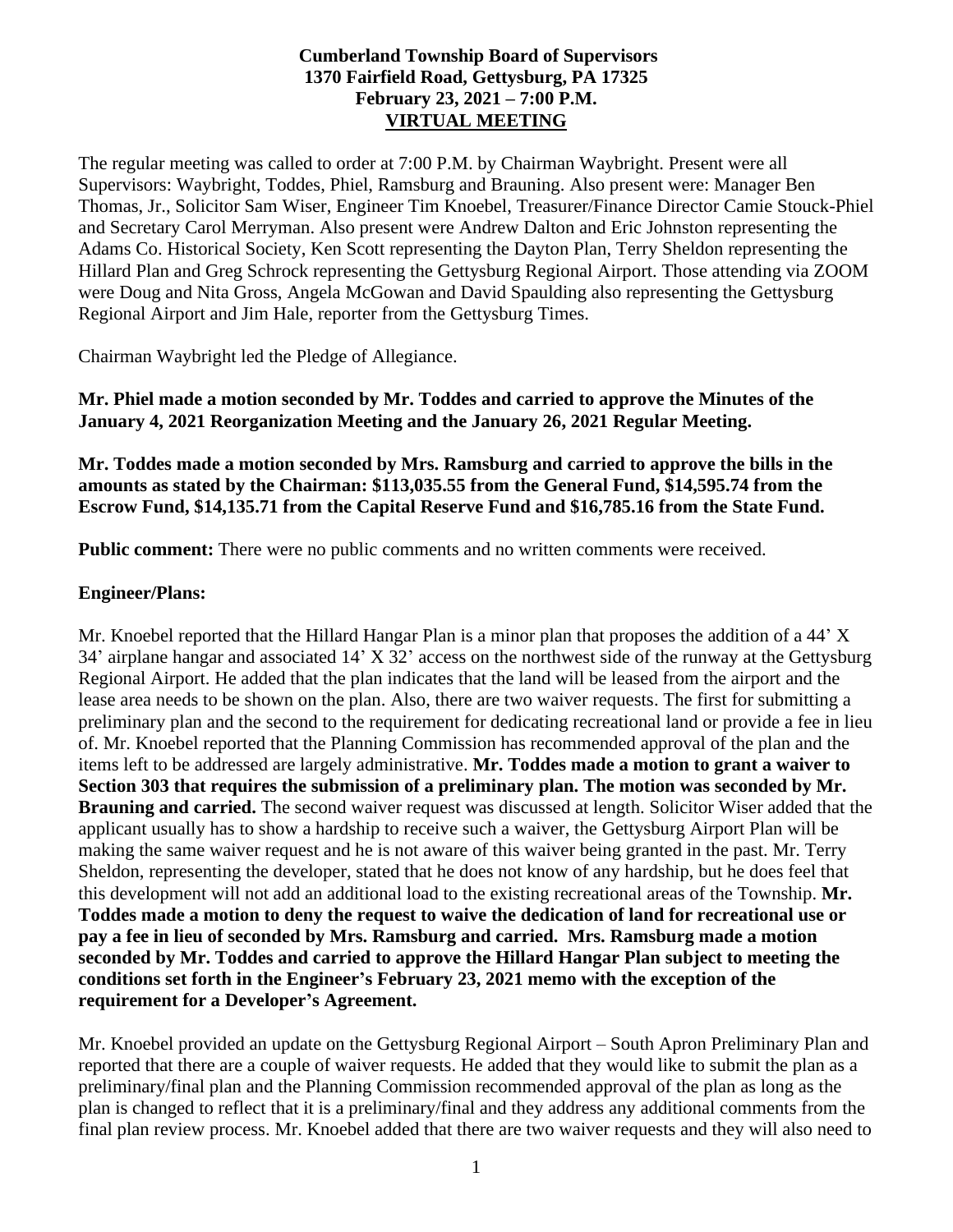submit a request to waive the requirement to submit a preliminary plan. He added that the two waiver requests that have been made are relative to stormwater and grading. Mr. Knoebel also stated that he believes that they will be asking for a waiver from paying the recreation fees. Ms. Angela McGowan, legal counsel for Susquehanna Area Regional Airport Authority (SARAA), spoke to the request to waive the requirement for them paying the recreation fees. Ms. McGowan stated that she strongly feels that this fee does not apply to their project and feels that the language of the Municipalities Planning Code (MPC) seems to apply only to residential developments. Solicitor Wiser stated that the waiver request does not need action tonight and he will provide additional information for the Board. Ms. McGowan will submit a written request and justification for the waiver request. Mr. Schrock explained the sequence of construction. He stated that most of the development is going to occur on the south side of the runway and keep working across the site as funding becomes available. He also reported that they will be filling in the existing pond because it attracts wildlife. Solicitor Wiser added that the hangars will be constructed by individuals.

Mr. Knoebel reported that the Jerry J. Dayton Plan is located almost wholly in Franklin Township and there are no improvements proposed on the very small piece that is in Cumberland Township. Franklin Township has already indicated their approval of the plan. He stated that there is one two-acre lot being separated off of a twenty-acre parcel. **Mr. Phiel made a motion seconded by Mrs. Ramsburg and carried to approve the Jerry J. Dayton Final Plan.**

Mr. Knoebel reported that the Adams County Historical Society submitted a land development plan that proposes the construction of a new two-story museum building, an archive building with associated parking and single access drive from Biglerville Road. He added that the parcel is a little under three acres and the plan has received recommendation from the Planning Commission. There are four waiver requests from the Subdivision and Land Development Ordinance (SALDO).

- 1. Section 303 to the requirement to submit a separate preliminary plan.
- 2. Section 501.A to the requirement to provide concrete monuments.
- 3. Section 507.2.A.2.a to the requirement to have slopes less than 10% within 20 feet of a property line.
- 4. Section 507.G.2.b to the requirement to have basin slide slopes of 3:1 and toe slope within 40 feet of a downstream property line.

Mr. Knoebel added that they do have a release, in the form of a letter, from the neighboring property owner for waiver requests #3 and #4 indicating their acceptance of that condition. Mr. Knoebel went over the remaining outstanding items on his memo dated February 22, 2021. Mr. Eric Johnston, engineer for the project, and Mr. Andrew Dalton, Director of the Adams County Historical Society, spoke to the Board about the project. Mr. Dalton reported that they hope to break ground on March 6, 2021 and have over four million dollars committed to the project. **Mr. Toddes made a motion to approve the waiver requests, as stated above, seconded by Mr. Brauning, and carried. Mr. Brauning made a motion to grant conditional approval to the Adams County Historical Society Preliminary/Final Plan, as presented, subject to them addressing the comments in Mr. Knoebel's memo dated February 22, 2021.** 

**Police Report:** Police Chief Don Boehs presented a written and oral report of police activities for the month of January 2020 including: 216 complaints, 12 traffic stops, 4 traffic accidents, 4 targeted enforcements, 12 combined arrests, 7,462 patrol miles and 25 walk-in complaints. He added that they assisted other agencies nine times and they were assisted five times. There was one assist to Pa. State Police. Police Chief Boehs also reported that the department received Certification on Safe Policing for Communities from the Pennsylvania Law Enforcement Commission and are qualified to receive federal grants for three years. Solicitor Wiser stated that it is only a matter of time before they will have to be accredited.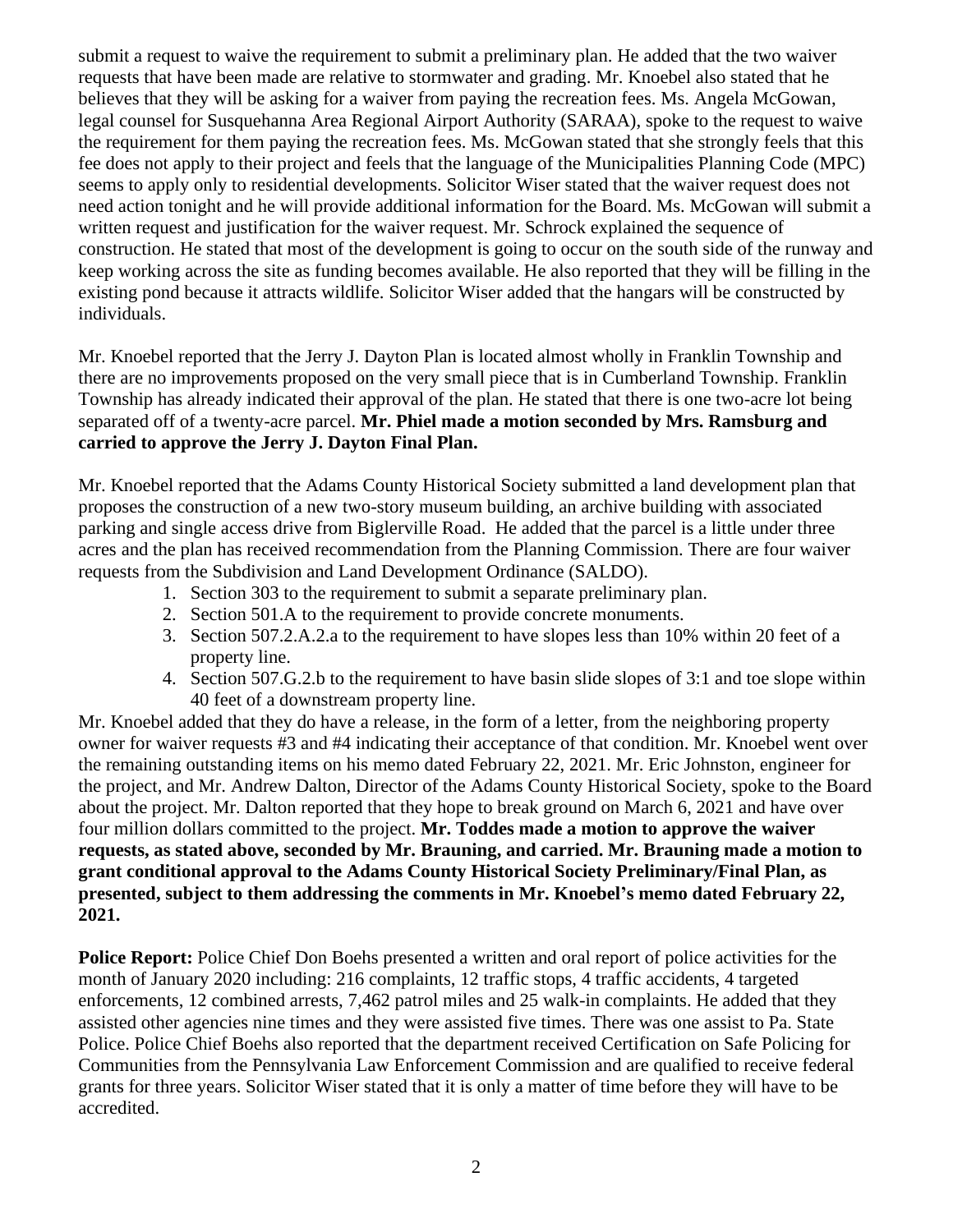### **Active Business:**

Mr. Thomas reported that Barlow Fire Company Chief Eric Hubbard has submitted an Adams County Box Alarm Card Review Form due to changes and updates to the call types and to add an additional unit to assist with getting more personnel on the scene quicker. **Mrs. Ramsburg made a motion to approve the changes to the Adams County Box Alarm Cards for Barlow Fire Company seconded by Mr. Phiel and carried.**

Mr. Thomas also reported that Adams County Historical Society (ACHS) has requested that the Township provide a written endorsement for a Revitalization and Capital Improvements Program (RACP) Grant that they are submitting for their new headquarters project (just approved) located in the Township on Biglerville Road. **Mr. Toddes made a motion seconded by Mrs. Ramsburg and carried to provide an endorsement for the ACHS project to be included in their grant application.**

Mr. Thomas reported that the Township received a letter from the Adams County Agricultural Land Preservation Board regarding possible Township participation in Round 14 of the Adams County Agricultural Land Preservation Program. He added that the preservation program is partially funded by the Commonwealth of Pa., Adams County and in some cases by the municipality in which the property is located. He stated that when the municipality does help with the funding it may accelerate the farm(s) to get into Ag Land Preservation. Mr. Thomas reported that the farm that is a candidate for preservation in the Township is owned by David Waybright and he recused himself from any discussion or action. Mr. Thomas added that nothing was budgeted in the 2021 Budget and he suggested that this be discussed in the 2022 budget process.

Mr. Thomas reported that correspondence was received from the Adams County Commissioners regarding them again coordinating the Waste Collection Bids. **Mrs. Ramsburg made a motion seconded by Mr. Phiel and carried to agree to participate in a joint bidding process for the collection of municipal waste and authorizes the County of Adams to advertise the appropriate specifications on behalf of the municipality.**

**PERSONNEL COMMITTEE:** Mr. Toddes submitted the name of Mr. Jim Williams to fill the vacancy created by Mr. Ron Hankey's resignation. **Mr. Brauning made a motion seconded by Mrs. Ramsburg and carried to appoint Mr. Jim Williams to the Cumberland Township Authority for a five-year term expiring 12/31/2025.**

Chairman Waybright submitted George Weikert's name for appointment to the Agricultural Security Area Advisory Committee. **Mr. Brauning made a motion to appoint George Weikert to the Agricultural Security Area Advisory Committee seconded by Mr. Toddes and carried.**

**FINANCE COMMITTEE**: Mr. Phiel recommended the authorization of the following budgeted items: Replacement of the repeater radio for the Maintenance Dept. @ \$2,769.00 approved by a Toddes-Ramsburg motion.

Purchase of computer hardware and desktop, audio/visual equipment and file sever storage upgrade for the Police Dept. @ \$10,639.05 approved by a Ramsburg – Phiel motion.

Purchase of a laptop and docking station for the Finance Director and monitor with built-in webcam and speakers for the Secretary @ \$1,487.90 approved by a Ramsburg – Phiel motion.

Enrolling in the Pa. Local Government Procurement Card system approved by a Toddes – Ramsburg motion.

Purchase of a "fire-resistant" filing cabinet for Administration  $\omega$  \$1,491.44 approved by a Phiel – Ramsburg motion.

Benecon Wellness Grant application submission approved by a Ramsburg – Phiel motion.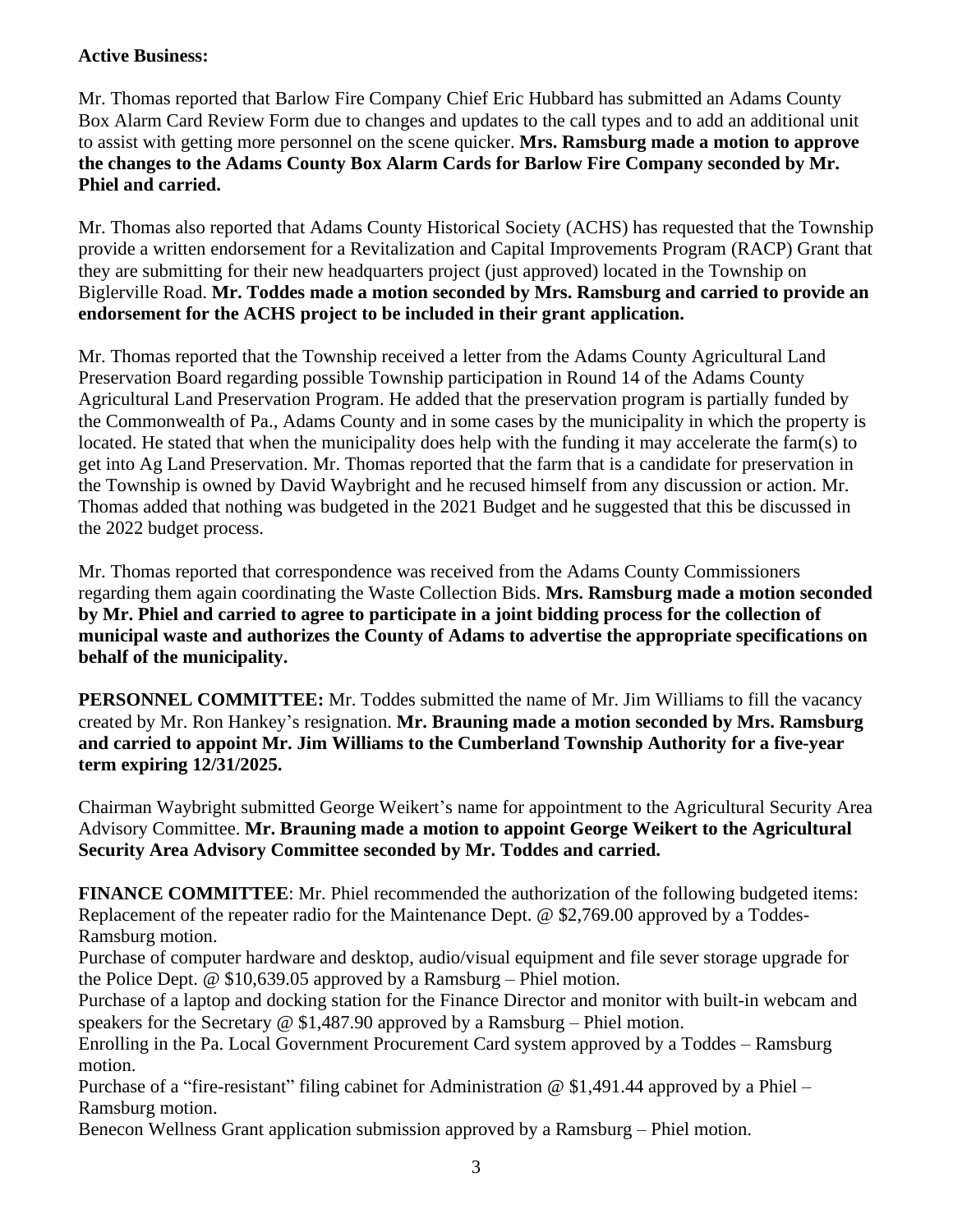Mr. Thomas stated that he wanted to personally and publicly thank the five members of the Maintenance Dept. for the great job they have done this winter season removing the large amounts of snow and keeping our roads safe for travel. He added that sometimes it has been seven days a week, they come in at all hours, do it without question, and take COMP TIME rather than OVERTIME. The Board echoed Mr. Thomas's sentiments.

**SOLICITOR:** Solicitor Wiser reported that the Township has received three tax appeals that are coming up for pre-trial conference. He added that they are from RFC Management of 431 Solomon Road, Adams County Christian Academy and Boyds Partners LP. Solicitor Wiser will continue his practice of not becoming involved in these appeals because the solicitors for Adams County and Gettysburg Area School District are involved since they receive the larger share of the taxes.

Solicitor Wiser also reported that he is working on a draft amendment to the Township's Sign Ordinance to keep it in compliance with state law and he will have that draft to the Planning Commission at their next meeting. He added that this will track with the Open Space regulations as well.

Solicitor Wiser requested an Executive Session for a host of items including; personnel, collective bargaining, litigation and real estate.

## **Committee Reports and comments from Board Members:**

**Highways –** Mr. Toddes reported that the Maintenance Department has been doing a great job and has used over three tons of salt and anti-skid mix. He added that they will start their Spring trimming along the roads, be doing bridge maintenance and the new Ford pick-up will be here late Spring. The surplus truck will be offered for sale this Fall.

**Park and Recreation** – Mr. Toddes reported that they have been busy shoveling and plowing snow. He added that he and the Director will be going to Gettysburg College tomorrow to see if they can find things that they can use at the Rec Park.

**Planning and Zoning** – Chairman Waybright reported that the committee met in person and they will meet again in a couple of weeks.

**CTA –** Mr. Toddes reported that they have adopted new Rules and Regulations and they are considering extending the sewer main down Boyd's School Road to eliminate a pumping station on the corner of the Table Rock Road intersection. He added that Lincoln Estates has been sold and they have been talking with the new owner about some of the problems they have in the park with water infiltration.

**CT411** - Mr. Brauning shared information about the Barlow VFC raffle calendar that is determined by the Pa. Lottery Pick Three numbers. If anyone is interested in obtaining a calendar, they can call Barlow at 717-334-1717. The calendars are \$20.00.

# **Public Safety, Personnel, COG, Economic Development and CT411 – No reports**

### **Manager: No report**

The Zoning Officer and Treasurer's reports were reviewed.

Unless otherwise noted, all votes were unanimous. The meeting was adjourned at 8:45 P. M. for an Executive Session with possible action afterwards.

Chairman Waybright reconvened the regular meeting at 10:45 P.M. following an executive session to discuss personnel matters.